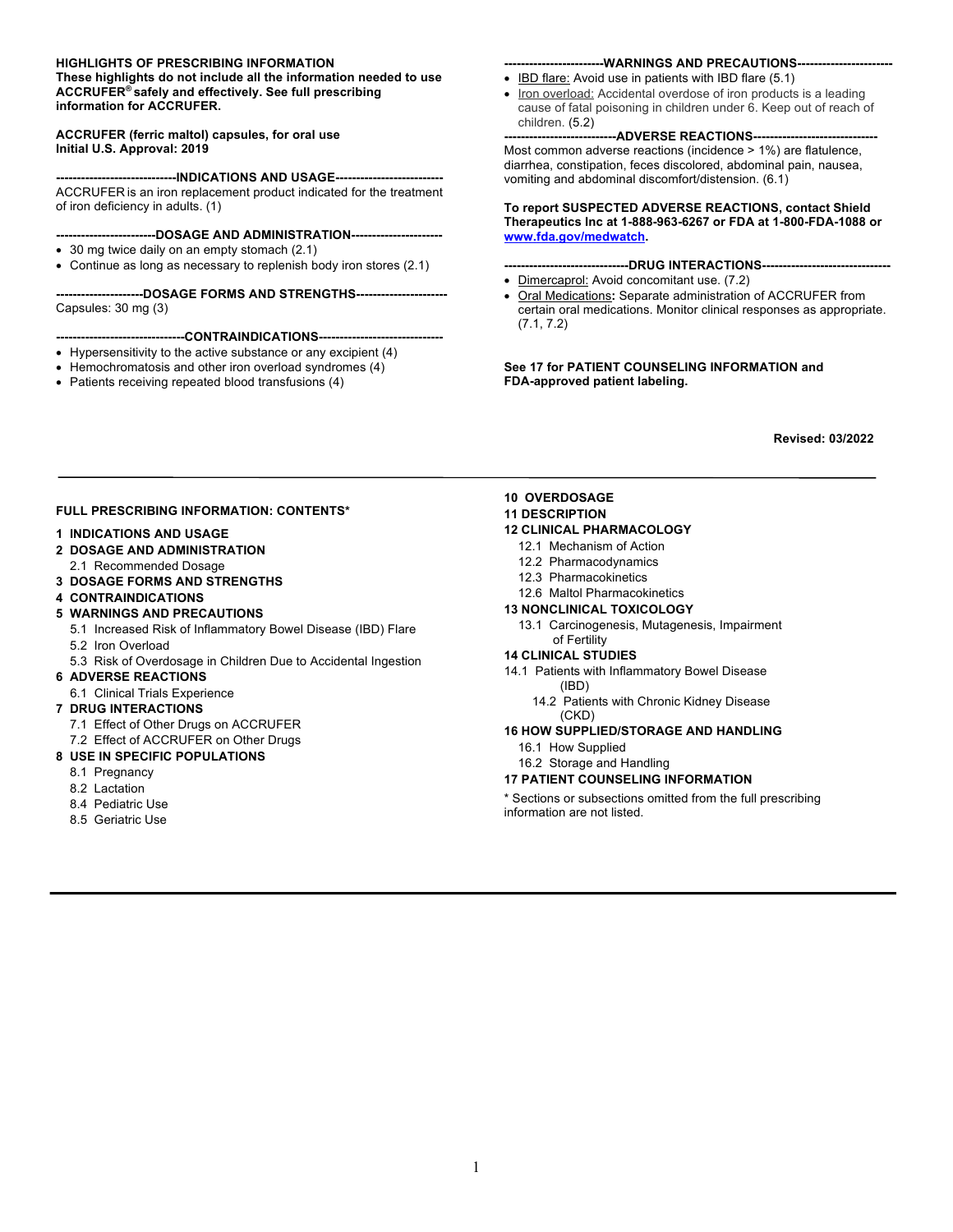# **FULL PRESCRIBING INFORMATION**

## **1 INDICATIONS AND USAGE**

ACCRUFER is indicated for the treatment of iron deficiency in adults.

# **2 DOSAGE AND ADMINISTRATION**

## **2.1 Recommended Dosage**

The recommended dosage of ACCRUFER is 30 mg twice daily, taken 1 hour before or 2 hours after a meal. Do not open, break, or chew ACCRUFER capsules.

Treatment duration will depend on the severity of iron deficiency but generally at least 12 weeks of treatment is required. The treatment should be continued as long as necessary until ferritin levels are within the normal range.

# **3 DOSAGE FORMS AND STRENGTHS**

Capsules: ACCRUFER contains 30 mg iron, as ferric maltol, in red capsules printed with "30".

## **4 CONTRAINDICATIONS**

ACCRUFER is contraindicated in patients with a history of:

- Hypersensitivity to the active substance or to any of the excipients *[see Description (11)].*  Reactions could include shock, clinically significant hypotension, loss of consciousness, and/or collapse.
- Hemochromatosis and other iron overload syndromes *[see Warnings and Precautions (5.1)].* Use may result in iron overdose *[see Overdosage (10)].*
- Receiving repeated blood transfusions. Use may result in iron overload *[see Warnings and Precautions (5.2) and Overdosage (10)]*.

# **5 WARNINGS AND PRECAUTIONS**

# **5.1 Increased Risk of Inflammatory Bowel Disease (IBD) Flare**

Avoid use of ACCRUFER in patients with an active inflammatory bowel disease (IBD) flare, as there is potential risk of increased inflammation in the gastrointestinal tract.

# **5.2 Iron Overload**

Excessive therapy with iron products can lead to excess storage of iron with the possibility of iatrogenic hemosiderosis. Do not administer ACCRUFER to patients with evidence of iron overload or patients receiving intravenous iron *[see Contraindications (4)]*. Assess iron parameters prior to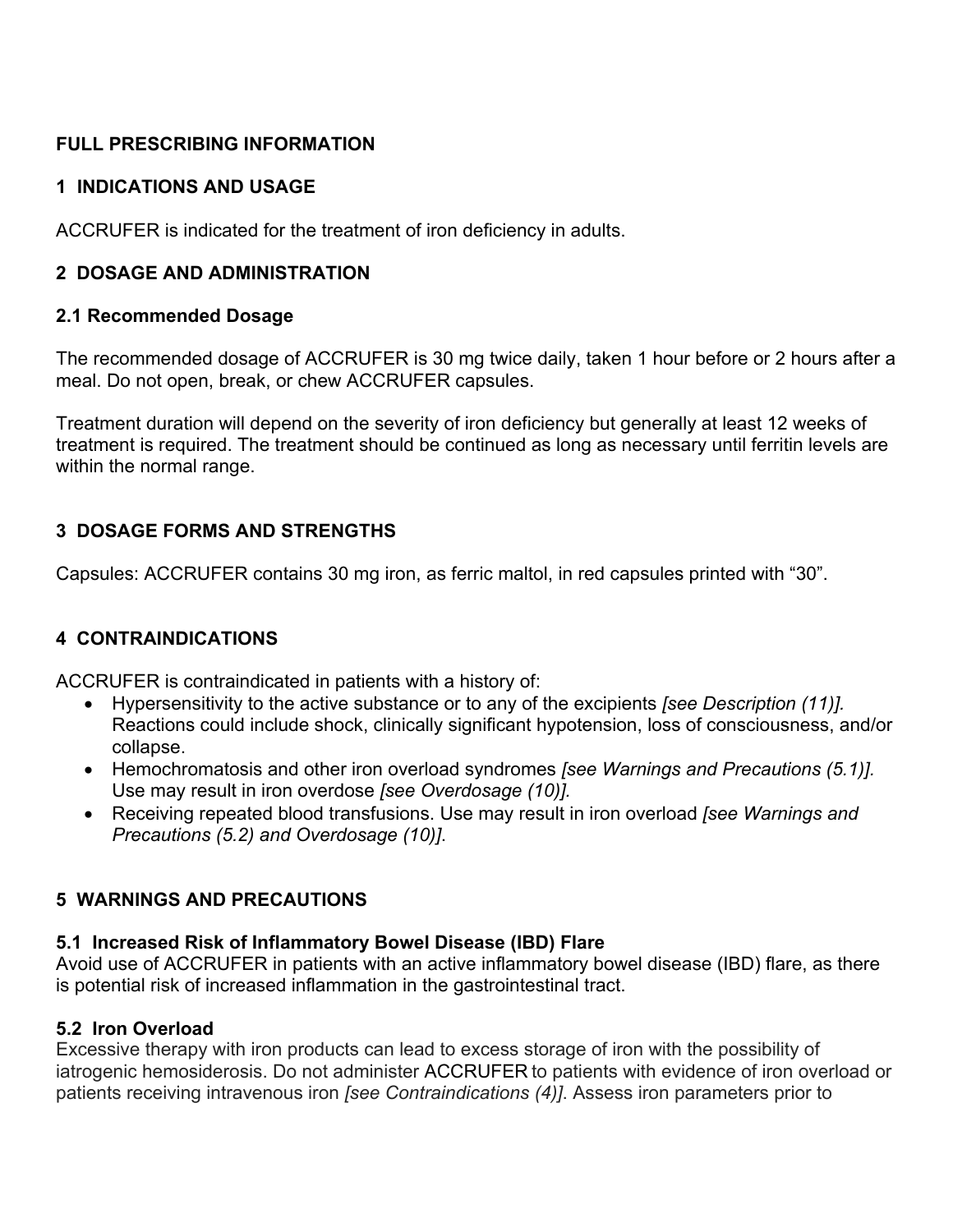initiating ACCRUFER and monitor iron parameters while on therapy *[see Overdosage (10) and Clinical Pharmacology (12.2)]*.

# **5.3 Risk of Overdosage in Children Due to Accidental Ingestion**

Accidental overdose of iron-containing products is a leading cause of fatal poisoning in children under 6. Keep this product out of reach of children. In case of accidental overdose, call a doctor or poison control center immediately.

# **6 ADVERSE REACTIONS**

The following clinically significant adverse reactions are described elsewhere in the labeling:

- Increased Risk of Inflammatory Bowel Disease Flare *[see Warnings and Precautions (5.1)]*
- Iron Overload *[see Warnings and Precautions (5.2)]*

## **6.1 Clinical Trials Experience**

Because clinical trials are conducted under widely varying conditions, adverse reaction rates observed in the clinical trials of a drug cannot be directly compared to rates in the clinical trials of another drug and may not reflect the rates observed in practice.

The data described below reflect exposure to ACCRUFER in 175 patients in the placebo-controlled phase of three randomized studies conducted in patients with anemia and quiescent inflammatory bowel disease (IBD) (Studies AEGIS 1 & 2) or non-dialysis dependent chronic kidney disease (CKD) (AEGIS 3). The pooled patient population had a mean age of 58 years, 67.4% were female (n=118), and 81.7% (n=143) were Caucasian.

Table 1 presents all adverse reactions occurring in the placebo-controlled period of the pooled randomized studies *[see Clinical Studies (14)]* occurring at a rate of > 1% in the treated group, and for which the rate for ACCRUFER exceeds the rate for placebo.

|                             | <b>ACCRUFER</b><br>30 mg bid | <b>Placebo</b> |
|-----------------------------|------------------------------|----------------|
|                             | $(N = 175)$                  | $(N = 120)$    |
| <b>Body System</b>          |                              |                |
| <b>Adverse Reaction</b>     |                              |                |
| Gastrointestinal            |                              |                |
| <b>Flatulence</b>           | 4.6%                         | $0\%$          |
| <b>Diarrhea</b>             | 4%                           | 1.7%           |
| Constipation                | 4%                           | 0.8%           |
| Feces discolored            | 4%                           | 0.8%           |
| Abdominal pain              | 2.9%                         | 2.5%           |
| Nausea                      | 1.7%                         | 0.8%           |
| Vomiting                    | 1.7%                         | $0\%$          |
| <b>Abdominal Discomfort</b> | 1.1%                         | $0\%$          |
| <b>Abdominal Distension</b> | 1.1%                         | $0\%$          |

### **Table 1. Adverse Reactions Reported by ≥1% of Patients Treated with ACCRUFER During Placebo-Controlled Period of Pooled Studies (Studies AEGIS 1 & 2 and AEGIS 3)**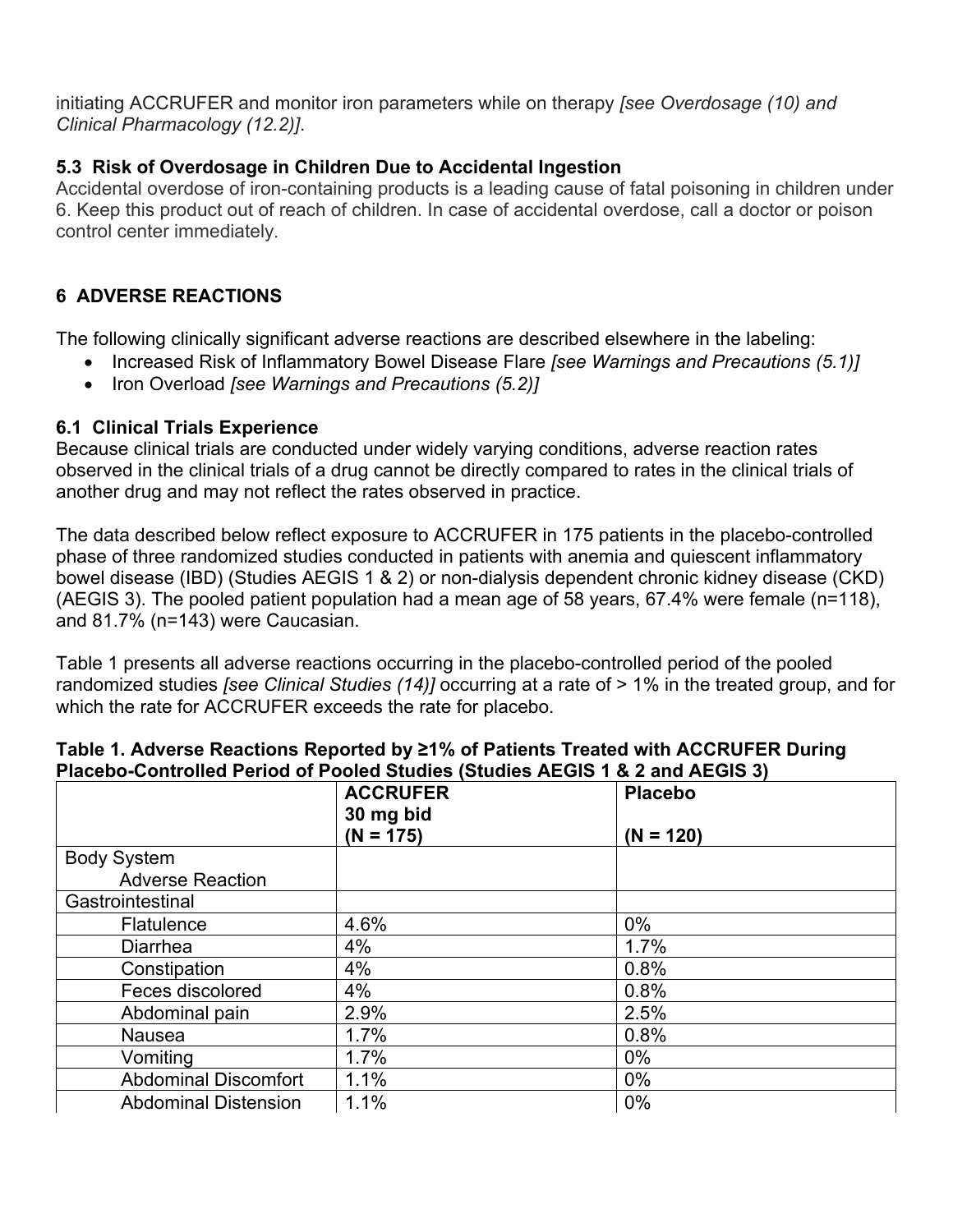The proportion of patients who discontinued treatment due to adverse reactions during the doubleblind, placebo-controlled portion of studies was 4.6% for patients taking ACCRUFER. The most common adverse reaction leading to discontinuation of ACCRUFER in these studies was abdominal pain (1.7% of patients).

# **7 DRUG INTERACTIONS**

## **7.1 Effect of Other Drugs on ACCRUFER**

## Oral Medications

There are no empirical data on avoiding drug interactions between ACCRUFER and concomitant oral medications. Concomitant use of some drugs may reduce the bioavailability of iron after administration of ACCRUFER. Separate the administration of ACCRUFER from these drugs. The duration of separation may depend on the absorption characteristics of the medication concomitantly administered, such as time to peak concentration or whether the drug is an immediate or extended release product. Monitor clinical response to ACCRUFER.

## **7.2 Effect of ACCRUFER on Other Drugs**

## **Dimercaprol**

Concomitant use of iron products with dimercaprol may increase the risk of nephrotoxicity. Avoid concomitant use of ACCRUFER with dimercaprol.

## Oral Medications

Concomitant use of ACCRUFER may decrease the bioavailability of some drugs, including mycophenolate, ethynyl estradiol, ciprofloxacin and doxycycline *[see Clinical Pharmacology (12.3)]*. For oral drugs where reductions in bioavailability may cause clinically significant effects on its safety or efficacy, separate the administration of ACCRUFER by at least 4 hours. Monitor clinical responses to concomitant drugs as appropriate.

# **8 USE IN SPECIFIC POPULATIONS**

## **8.1 Pregnancy**

### Risk Summary

ACCRUFER is not absorbed systemically as an intact complex following oral administration, and maternal use is not expected to result in fetal exposure to the drug *[see Clinical Pharmacology (12.3)].*

In animal reproduction studies, oral administration of ferric or ferrous compounds to gravid CD1-mice and Wistar-rats during organogenesis at doses 13 to 32 times the recommended human dose resulted in no adverse developmental outcomes. An overdose of iron in pregnant women may carry a risk for spontaneous abortion, gestational diabetes and fetal malformation.

In animal reproduction studies, oral administration of maltol to pregnant Crl: COBS-CD (SD) BR rats during organogenesis at doses 6 times the recommended human dose resulted in no adverse developmental outcomes.

The estimated background risk of major birth defects and miscarriage for the indicated population is unknown. All pregnancies have a background risk of birth defect, loss, or other adverse outcomes. In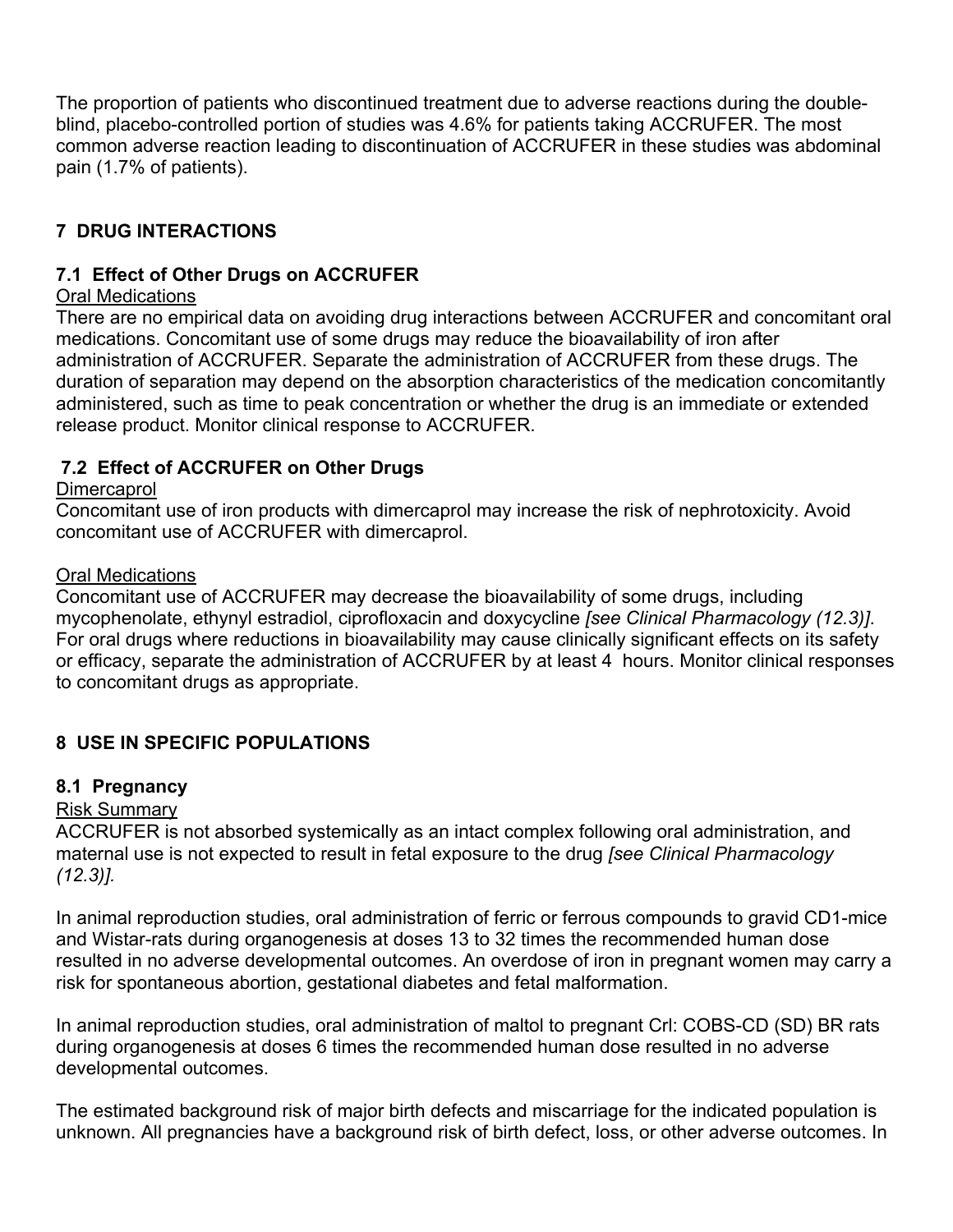the U.S. general population, the estimated background risk of major birth defects and miscarriage in clinically recognized pregnancies is 2-4% and 15-20%, respectively.

### Clinical Considerations

#### *Disease-Associated Maternal and/or Embryo/Fetal Risk*

Untreated iron deficiency anemia (IDA) in pregnancy is associated with adverse maternal outcomes such as post-partum anemia. Adverse pregnancy outcomes associated with IDA include increased risk for preterm delivery and low birth weight.

#### Data

#### *Animal Data*

In embryofetal development studies in mice and rats, pregnant animals received oral doses of ferric or ferrous compounds (ferrous sulfate or ferric sodium pyrophosphate) of up to 160 mg/kg/day in mice, or up to 200 mg/kg/day in rats, during the period of organogenesis. Administration of ferric or ferrous compounds at doses 13 times (in mice) or 32 times (in rats) the recommended human dose resulted in no maternal toxicity and no adverse developmental outcomes.

In a multigeneration reproductive and developmental study in rats, pregnant animals received oral doses of maltol of 100, 200, and 400 mg/kg/day, during the period of organogenesis. Administration of maltol at doses 6 times the recommended human dose resulted in no maternal toxicity and no adverse developmental outcomes.

#### **8.2 Lactation**

#### Risk Summary

There are no data on the presence of ACCRUFER in human milk, the effects on the breastfed child, or the effects on milk production. ACCRUFER is not absorbed systemically as an intact complex by the mother following oral administration, and breastfeeding is not expected to result in exposure of the child to ACCRUFER.

### **8.4 Pediatric Use**

Safety and effectiveness of ACCRUFER have not been established in pediatric patients.

#### **8.5 Geriatric Use**

Of the 295 patients in the randomized trials of ACCRUFER, 39% of patients were aged 65 and older, while 23% were aged 75 and older. No overall differences in safety or effectiveness were observed between these patients and younger patients.

### **10 OVERDOSAGE**

No data are available regarding overdose of ACCRUFER in patients. Acute iron ingestion of 20 mg/kg elemental iron is potentially toxic and 200- 250 mg/kg is potentially fatal. Early signs and symptoms of iron overdose may include nausea, vomiting, abdominal pain and diarrhea. In more serious cases there may be evidence of hypoperfusion, metabolic acidosis and systemic toxicity.

Dosages of ACCRUFER in excess of iron needs may lead to accumulation of iron in storage sites leading to hemosiderosis. Periodic monitoring of iron parameters such as serum ferritin and transferrin saturation may assist in recognizing iron accumulation. Do not administer ACCRUFER to patients with iron overload *[see Contraindications (4)]*.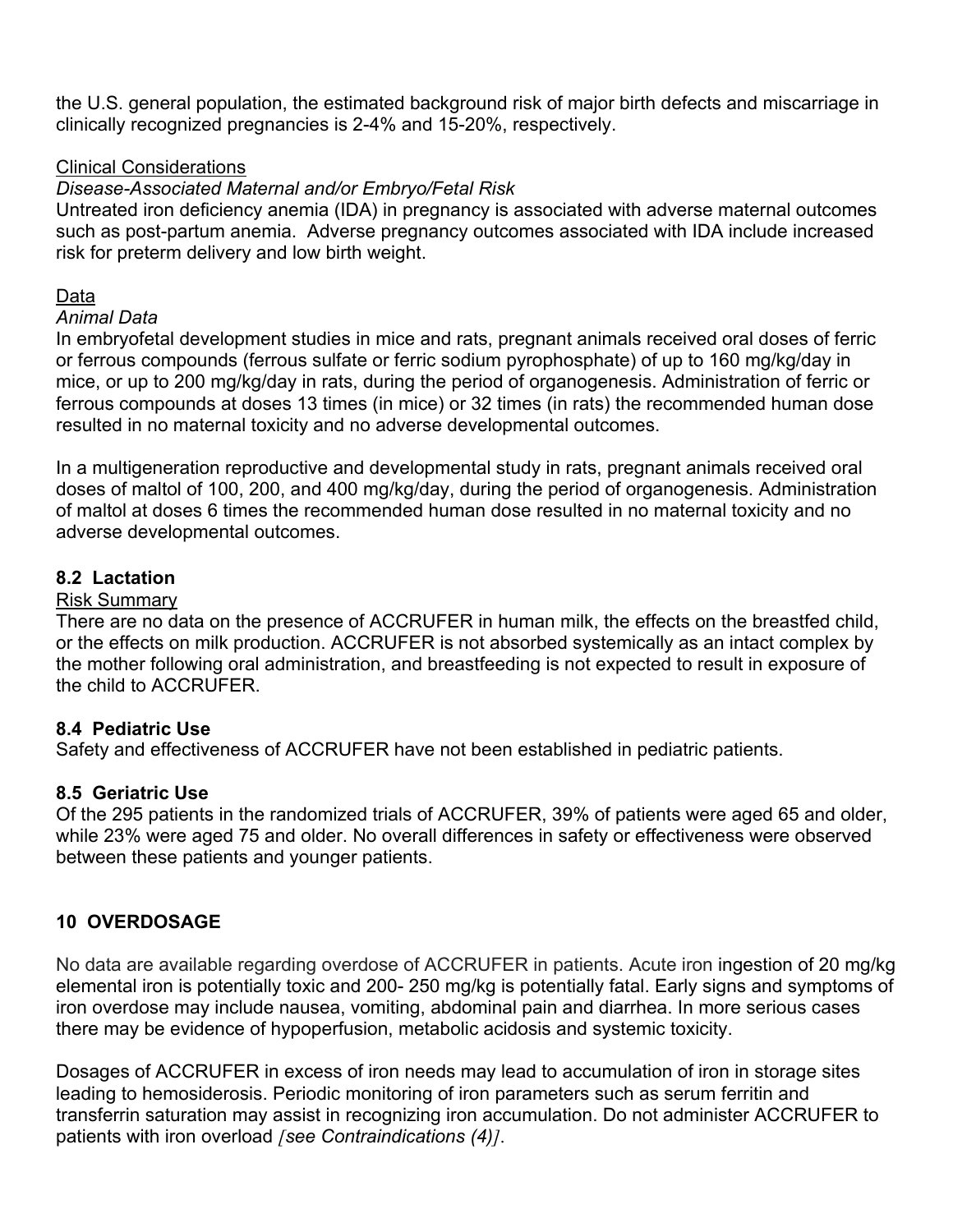# **11 DESCRIPTION**

ACCRUFER (ferric maltol) capsules, an iron replacement product for oral administration, contain 30 mg iron and 201.5 mg maltol. Ferric maltol contains iron in a stable ferric state as a complex with a trimaltol ligand. Ferric maltol is 3-hydroxy-2-methyl-4H-pyrane-4-one iron (III) complex (3:1) and has the molecular formula  $(C_6H_5O_3)_3$  Fe and a molecular mass of 431.2.

Each red capsule, printed with "30", contains colloidal anhydrous silica, crospovidone (Type A), lactose monohydrate, magnesium stearate and sodium lauryl sulfate as inactive ingredients. In addition, the capsule shell contains FD&C Blue No. 1, FD&C Red No. 40, FD&C Yellow No.6, hypromellose and titanium dioxide. The ink used for printing the marking contains ammonium hydroxide, ethanol, iron oxide black and propylene glycol.



## **12 CLINICAL PHARMACOLOGY**

### **12.1 Mechanism of Action**

ACCRUFER delivers iron for uptake across the intestinal wall and transfer to transferrin and ferritin.

### **12.2 Pharmacodynamics**

ACCRUFER has been shown to increase serum iron parameters, including ferritin and transferrin saturation (TSAT).

### **12.3 Pharmacokinetics**

The pharmacokinetic properties of serum iron after administration of ACCRUFER was assessed in subjects with iron deficiency (with or without anemia) following a single dose and at steady state (after 1 week) of ACCRUFER 30 mg, 60 mg, or 90 mg twice daily (1 to 3 times the approved recommended dosage). Total serum iron concentrations increase in a less than dose proportional manner with increasing ACCRUFER doses.

### Absorption

ACCRUFER dissociates upon uptake from the gastrointestinal tract allowing iron and maltol to be absorbed separately.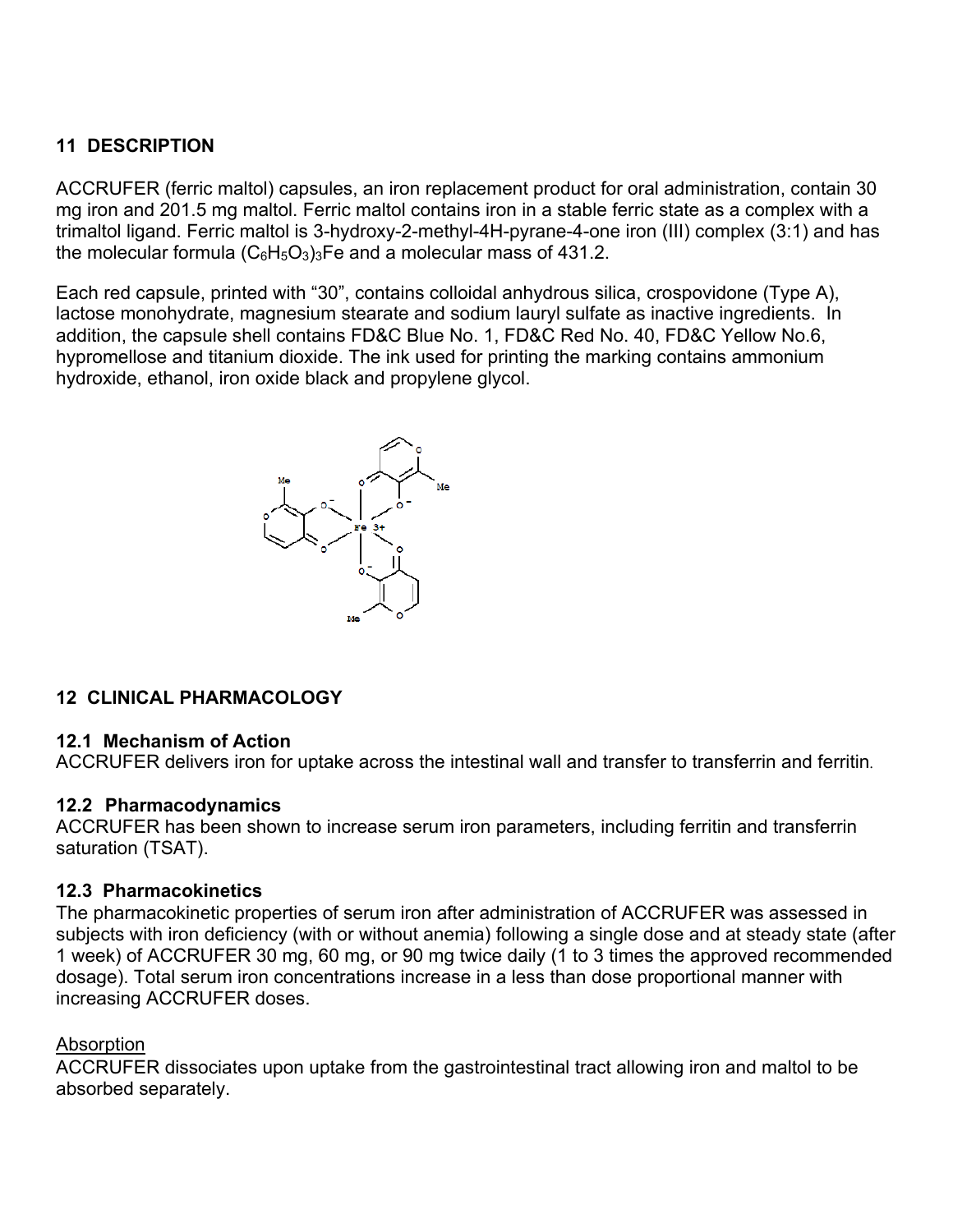Total serum iron peak values were reached 1.5 to 3 hours after administration of ACCRUFER, and were comparable between Day 1 and Day 8.

## Effect of Food

Food has been shown to decrease the bioavailability of iron after administration of ferric maltol.

## Drug Interaction Studies

### *In vitro*

Of the drugs screened for an interaction with ferric maltol in vitro at pH 1.2, 4.5 and 6.8, only mycophenolate and ethynyl estradiol showed any potential for interaction. Mycophenolate recovery was reduced by up to 16% at pH 1.2 but there was no interaction at pH 4.5; due to solubility issues data are not available for pH 6.8. Ethynyl estradiol recovery was reduced by up to 35% at pH 4.5; due to solubility issues data are not available for pH 1.2 and pH 6.8. These potential oral interactions can be avoided by spacing the administration of those drugs and ACCRUFER [*see Drug Interactions (7.2)]*.

Lisinopril, metaprolol and warfarin showed no interaction at any of the 3 pH conditions and can be taken with ACCRUFER.

No interaction with ferric maltol was observed for atorvastatin (pH 6.8), and norgestimate (pH 1.2) (data were not obtainable at the other pH conditions due to solubility issues).

## *In vivo*

No clinical studies evaluating the drug interaction potential of ACCRUFER have been conducted. Iron-containing preparations may decrease ciprofloxacin absorption into the bloodstream, resulting in lower serum and urine levels and reduced effectiveness.

Absorption of tetracyclines including doxycycline is reported to be impaired by iron-containing preparations.

## **12.6 Maltol Pharmacokinetics**

Maltol is metabolized through glucuronidation (UGT1A6) and sulphation *in vitro*. Of the total maltol ingested, a mean of between 39.8% and 60% was excreted in the urine as maltol glucuronide. There was no clinically meaningful change in exposure of maltol or maltol glucuronide in subjects with nondialysis dependent chronic kidney disease (eGFR of >15 mL/min/1.73m<sup>2</sup> and <60 mL/min/1.73m<sup>2</sup>).

# **13 NONCLINICAL TOXICOLOGY**

## **13.1 Carcinogenesis, Mutagenesis, Impairment of Fertility**

Ferric maltol ACCRUFER is not absorbed systemically as an intact complex.

Carcinogenicity studies have not been conducted with ferric maltol.

Ferric maltol was mutagenic in vitro in reverse bacterial mutation (Ames) assays. Ferric maltol increased revertant frequency in the absence and presence of metabolic activation.

Fertility studies have not been conducted with ferric maltol.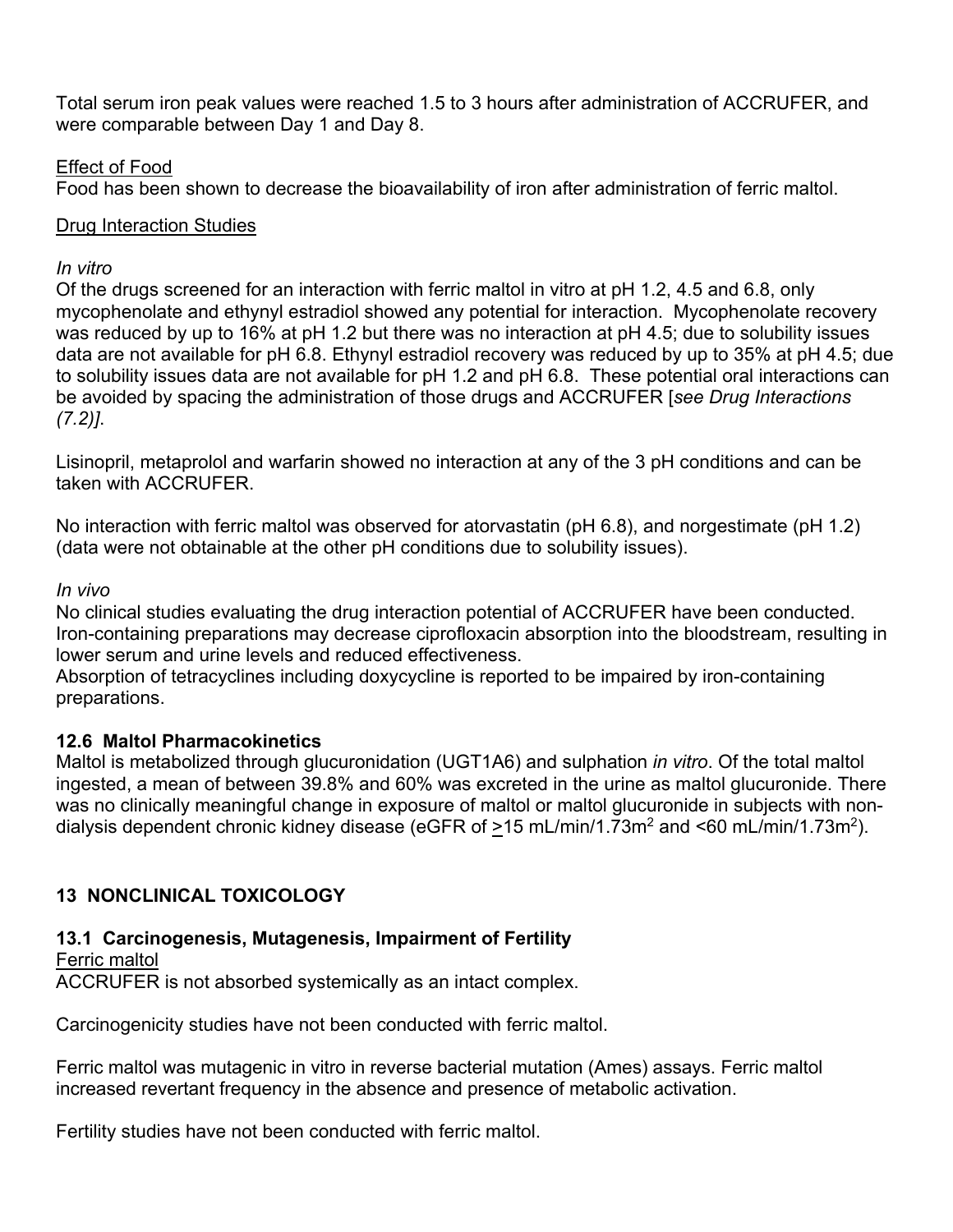## Maltol

The carcinogenic potential of maltol has been evaluated in long-term animal toxicity studies in two species: CD-1 mice and Sprague-Dawley rats. Maltol was not carcinogenic in a 18-month study in mice at doses up to 400 mg/kg (approximately 5 times the human daily dose). Maltol was not carcinogenic in a 2-year study in rats at doses up to 400 mg/kg (approximately 10 times the human daily dose).

Maltol was mutagenic in vitro in reverse bacterial mutation (Ames) assays. Maltol increased revertant frequency in the absence and presence of metabolic activation. Maltol was clastogenic in vivo in a mouse micronucleus assay (increase in polychromatic erythrocytes) at intraperitoneal doses of 774 mg/kg. Absorbed maltol is rapidly conjugated with glucuronic acid. It is therefore unlikely that the mutagenic activity of maltol would be expressed under the conditions of oral human intake.

In a multi-generation animal reproduction study in male and female rats, there were no effects on mating, fertility, or early embryonic development at doses up to 400 mg/kg/day (approximately 10 times the human daily dose).

# **14 CLINICAL STUDIES**

## **14.1 Patients with Inflammatory Bowel Disease (IBD)**

The safety and efficacy of ACCRUFER for the treatment of iron deficiency anemia was studied in two randomized, placebo-controlled trials: AEGIS 1 (NCT01252221) and AEGIS 2 (NCT01340872). These trials enrolled 128 patients (age range 18-76 years; 45 males and 83 females) with quiescent IBD (58 patients with Ulcerative Colitis [UC] and 70 patients with Crohn's disease [CD]) and baseline Hb concentrations between 9.5 g/dL and 12 /13 g/dL for females / males and ferritin < 30 mcg/L. All patients had discontinued prior oral ferrous product treatment due to lack of efficacy or inability to tolerate oral iron replacement products. Subjects were randomized 1:1 to receive either 30 mg ACCRUFER twice daily or a matched placebo control for 12 weeks.

The major efficacy outcome was the mean difference in Hb concentration from baseline to week 12 between ACCRUFER and placebo. The Least Square [LS] mean difference from baseline was 2.18 g/dL (p<0.0001)(see Table 2).

| .                                    | $\sim$ $\sim$ $\sim$ $\sim$ $\sim$ $\sim$ $\sim$ $\sim$ |                              |          |  |  |
|--------------------------------------|---------------------------------------------------------|------------------------------|----------|--|--|
| Visit (Week)<br><b>Statistic</b>     | <b>ACCRUFER</b><br>$(N = 64)$                           | <b>Placebo</b><br>$(N = 64)$ |          |  |  |
| <b>Baseline</b>                      |                                                         |                              |          |  |  |
| Mean (SD)                            | 11.0(1.03)                                              | 11.10(0.85)                  |          |  |  |
| Mean change from baseline to Week 12 |                                                         |                              |          |  |  |
| LS Mean (SE)                         | 2.25(0.12)                                              | 0.06(0.13)                   |          |  |  |
|                                      | Difference in Change From Baseline                      |                              |          |  |  |
|                                      | <b>LSM Difference (SE)</b>                              | 1-sided                      |          |  |  |
|                                      | <b>ACCRUFER-</b>                                        | lower                        |          |  |  |
| <b>Treatment Comparison</b>          | Placebo)                                                | 97.5%CI                      | p-value  |  |  |
| <b>ACCRUFER versus placebo</b>       | 2.18(0.19)                                              | (1.81)                       | < 0.0001 |  |  |

## **Table 2. Summary of Hemoglobin Concentration (g/dL) and Change From Baseline to Week 12 AEGIS 1 & 2 - Analysis Using Multiple Imputation - Full Analysis Set Population**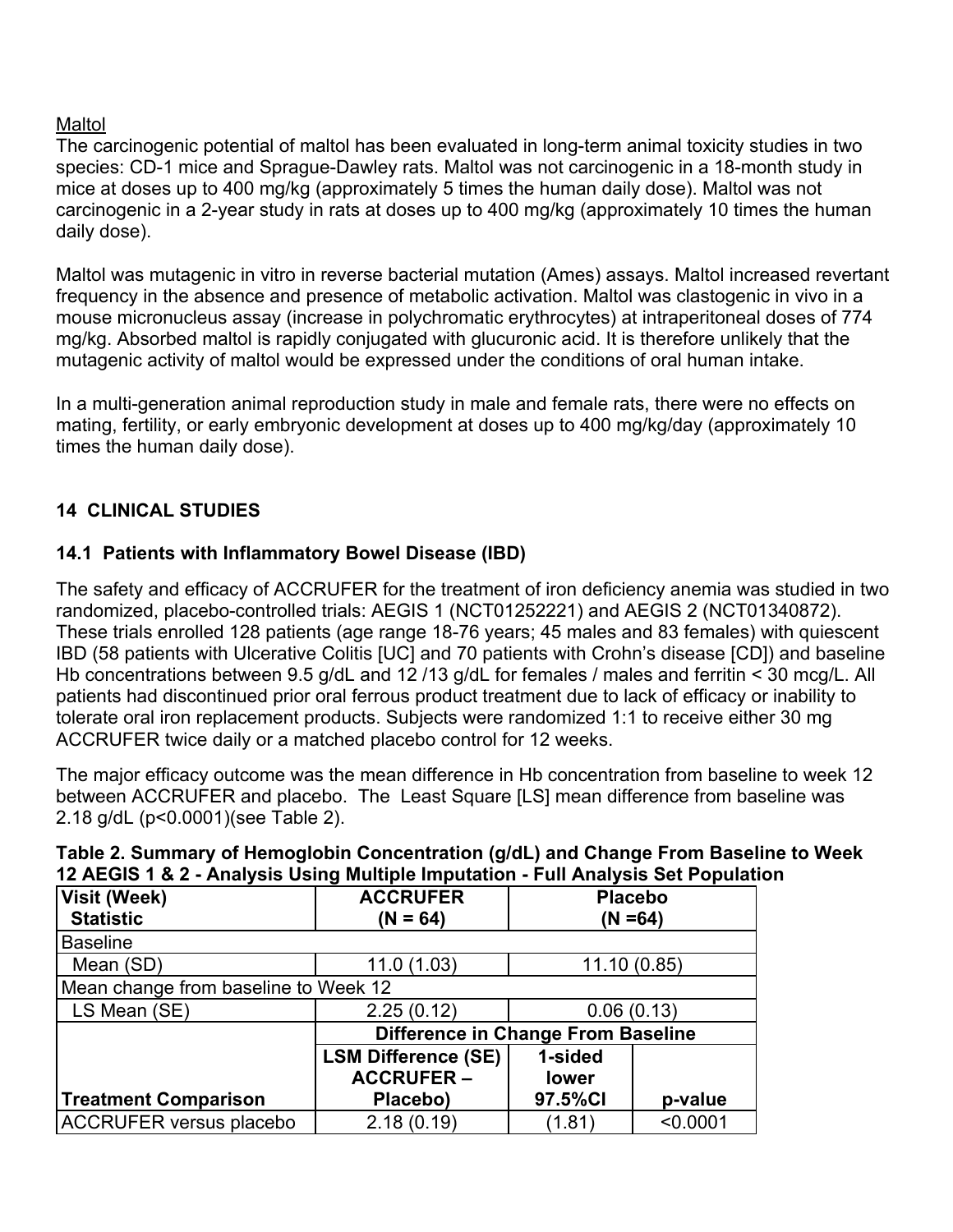Note: Multiple imputation was based on treatment, gender, disease [UC or CD], and Hb concentration at baseline, Week 4, and 8. For each imputed dataset, the change from baseline to Week 12 was analyzed using an ANCOVA model with treatment as the factor and gender, disease, baseline Hb concentration as covariates.

The LS mean difference in change from baseline Hb to Week 4 and 8 between ACCRUFER and placebo were 1.04 g/dl and 1.73 g/dl, respectively.

The mean ferritin (mcg/L) levels in ACCRUFER subjects at baseline were 8.6 mcg/L [SD 6.77]) and the mean ferritin (mcg/L) levels at Week 12 were 26.0 mcg/L [SD 30.57] with a mean overall improvement of 17.3 mcg/L.

Following completion of the 12-week placebo-controlled phase of the studies, eligible patients transitioned to ACCRUFER 30 mg twice daily open-label treatment for an additional 52 weeks.

During the open-label phase with ACCRUFER, the mean change in Hb concentration from baseline to Week 64 was 3.1 g/dL [SD 1.46 g/dL,  $n = 35$ ] and the ferritin value demonstrated a mean of 68.9 mcg/L [SD 96.24] at 64 weeks, with a mean overall improvement of 60.4 mcg/L.

## **14.2 Patients with Chronic Kidney Disease (CKD)**

The safety and efficacy of ACCRUFER for the treatment of iron deficiency anemia was studied in AEGIS 3 (NCT02968368), a trial that enrolled 167 patients (mean age 67.4 years, range 30-90 years; 50 males and 117 females) with non-dialysis dependent chronic kidney disease (CKD) and baseline hemoglobin (Hb) concentrations between 8g/dL and 11 g/dL and ferritin < 250 mcg/L with a Transferrin saturation (TSAT) <25% or ferritin < 500 mcg/L with a TSAT <15%. ACCRUFER was administered at a dose of 30 mg twice daily. Subjects were randomized 2:1 to receive either 30 mg ACCRUFER twice daily or a matched placebo control for 16 weeks.

The major efficacy outcome was the mean difference in Hb concentration from baseline to Week 16 between ACCRUFER and placebo. The LS mean difference was 0.52 g/dL (p= 0.0149) (see Table 3).

| Table 3. Summary of Hemoglobin Concentration (g/dL) and Change From Baseline to |
|---------------------------------------------------------------------------------|
| Week 16 - Analysis Using Multiple Imputation – Intent-to-Treat Population       |

| <b>Visit (Week)</b>                                                                                      | <b>ACCRUFER</b>                    | <b>Placebo</b><br>$(N = 56)$ |         |  |  |
|----------------------------------------------------------------------------------------------------------|------------------------------------|------------------------------|---------|--|--|
| <b>Statistic</b>                                                                                         | $(N = 111)$                        |                              |         |  |  |
| <b>Baseline</b>                                                                                          |                                    |                              |         |  |  |
| Mean (SD)                                                                                                | 10.06(0.77)                        | 10.03 (0.82)                 |         |  |  |
| Mean change from baseline to Week 16                                                                     |                                    |                              |         |  |  |
| LS Mean (SE)                                                                                             | 0.50(0.12)                         | $-0.02(0.16)$                |         |  |  |
|                                                                                                          | Difference in Change From Baseline |                              |         |  |  |
|                                                                                                          | <b>LSM Difference (SE)</b>         |                              |         |  |  |
| <b>Treatment Comparison</b>                                                                              | <b>ACCRUFER - Placebo</b>          | 95% CI                       | p-value |  |  |
| <b>ACCRUFER versus placebo</b>                                                                           | 0.52(0.21)                         | (0.10, 0.93)                 | 0.0149  |  |  |
| Note: Multiple imputation was based on treatment, gender, eGFR at baseline, and Hb concentration at      |                                    |                              |         |  |  |
| baseline, Week 4 and 8. For each imputed dataset, the change from baseline to Week 16 was analyzed using |                                    |                              |         |  |  |
| an ANCOVA model with treatment as the factor and baseline Hb concentration, baseline eGFR as covariates. |                                    |                              |         |  |  |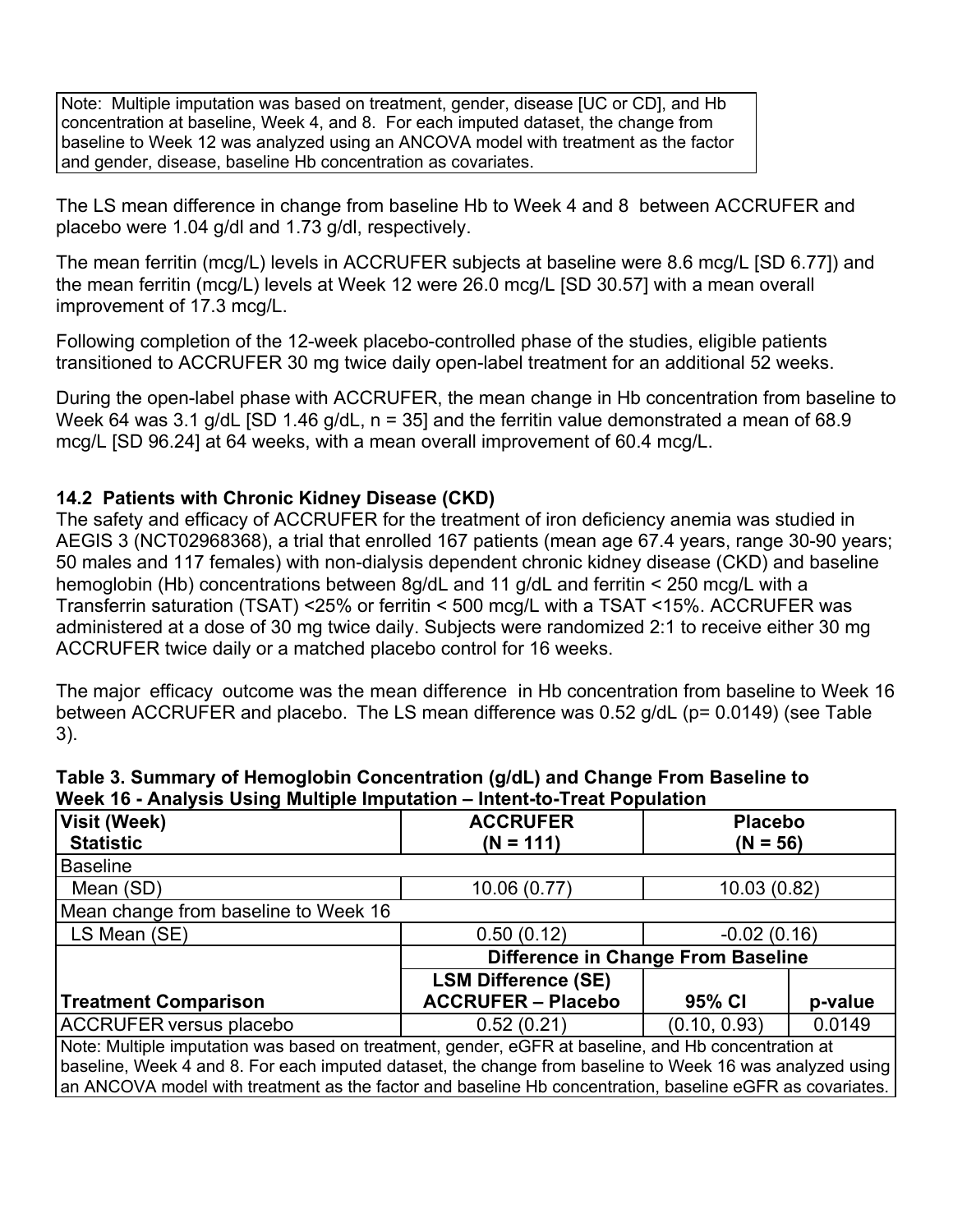The LS mean difference in change from baseline Hb to Week 4 and 8 between ACCRUFER and placebo were 0.13 g/dl and 0.46 g/dl, respectively.

The mean change in ferritin concentration from baseline to Week 16 was 49.3 mcg/L for the ACCRUFER group and 6.3 mcg/L for the placebo group. The mean difference for ACCRUFER versus placebo was 43.0 mcg/L.

## **16 HOW SUPPLIED/STORAGE AND HANDLING**

## **16.1 How Supplied**

ACCRUFER (ferric maltol) 30 mg iron capsules are supplied as 60 capsules in HDPE bottles with a child-proof polypropylene push-lock.

1 Bottle of 60-count 30 mg ferric iron capsules (NDC 73059-001-60).

### **16.2 Storage and Handling**

Store at 20°C to 25°C (68°F to 77°F); excursions permitted to 15°C to 30°C (59°F to 86°F) [See USP controlled room temperature].

# **17 PATIENT COUNSELING INFORMATION**

Advise the patient to read the FDA-approved patient labeling (Patient Information).

### **Dosing Recommendations**

Inform patients to take ACCRUFER as directed on an empty stomach, at least 1 hour before or 2 hours after meals. Instruct patients on concomitant medications that should be dosed apart from ACCRUFER *[see Dosage and Administration (2.1) and Drug Interactions (7.2)]*.

### **Adverse Reactions**

Advise patients that ACCRUFER may cause, flatulence, diarrhea, constipation, discolored feces, abdominal pain, nausea, vomiting or abdominal bloating or discomfort. Advise patients to report severe or persistent gastrointestinal symptoms or any allergic reactions to their physician *[see Adverse Reactions (6.1)].* 

### **Increased Risk of IBD Flare**

Advise patients that they should not use ACCRUFER if they are experiencing an IBD flare.

## **Iron Overload and Risk of Accidental Overdose in Children**

Inform patients to keep this product out of reach of children as accidental over dose of iron products is a leading cause of fatal poisonings in children. In case of accidental overdose, advise them to call a doctor or poison control center immediately *[see Warnings and Precautions (5.2)].*

Distributed by Shield Therapeutics Inc, 9020 Capital of Texas Highway North, Austin, TX, 78759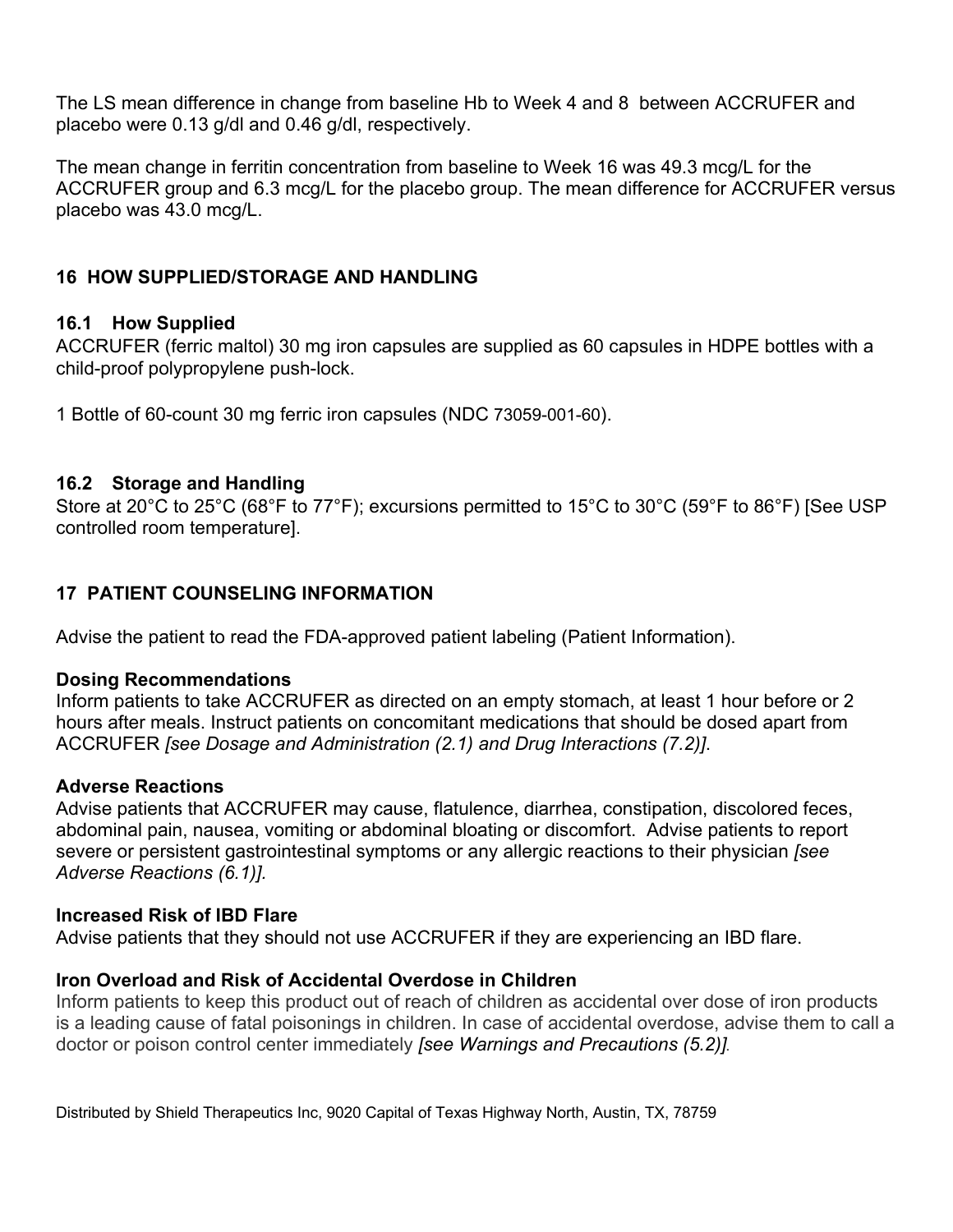#### **Patient Information ACCRUFER® (ak-roo-fer) (ferric maltol) capsules**

#### **What is ACCRUFER?**

ACCRUFER is a prescription medicine used in adults to treat low iron stores in your body. It is not known if ACCRUFER is safe and effective for use in children.

#### **Do not take ACCRUFER if you:**

- are allergic to ferric maltol or any of the ingredients in ACCRUFER. See the end of this leafelet for a complete list of ingredients in ACCRUFER.
- have any illness that causes you to store too much iron in your body or if you have a problem with how your body uses iron.
- are receiving repeated blood transfusions.

#### **Before taking ACCRUFER, tell your healthcare provider about all your medical conditions, including if you:**

- have inflammatory bowel disease (IBD).
- are pregnant or plan to become pregnant. It is not known if ACCRUFER will harm your unborn baby.
- are breastfeeding or plan to breastfeed. It is not known if ACCRUFER passes into your breast milk and may harm your baby. Talk to your healthcare provider about the best way to feed your baby during treatment with ACCRUFER.

**Tell your healthcare provider about all the medicines you take**, including prescription and over-the-counter medicines, vitamins, and herbal supplements.

Taking ACCRUFER with certain other medicines may affect each other causing serious side effects.

Some medicines may need to be taken at least 4 hours before or 4 hours after you have taken your ACCRUFER dose. Ask your healthcare provider for a list of these medicines if you are not sure if you take one of these medicines.

#### **Especially tell your healthcare provider if you take:**

- dimercaprol
- other oral iron tablets or health supplements containing iron

Ask your healthcare provider if you are not sure if you take one of these medicines.

Know the medicines you take. Keep a list of them to show to your healthcare provider and pharmacist when you get a new medicine.

#### **How should I take ACCRUFER?**

- Take ACCRUFER exactly as your healthcare provider tells you to.
- Take ACCRUFER 2 times a day on an empty stomach 1 hour before or 2 hours after meals.
- Swallow ACCRUFER capsules whole. **Do not** open, break, or chew ACCRUFER capsules.
- In case of accidental overdose, call your healthcare provider or go to the nearest hospital emergency room right away.

#### **What are the possible side effects of ACCRUFER?**

#### **ACCRUFER may cause serious side effects, including:**

- **Increased risk of inflammatory bowel disease (IBD) flare.** You should avoid taking ACCRUFER if you have inflammatory bowel disease (IBD) and are experiencing a flare.
- **Too much iron stored in your body (iron overload).** Your healthcare provider should check the iron level in your blood before you start and during treatment with ACCRUFER.
- **Risk of overdose in children due to accidental swallowing.** Accidental overdose of iron-containing products is a leading cause of death from poisoning in children under 6. Keep ACCRUFER in a safe place and out of the reach of children.

### **The most common side effects of ACCRUFER include:**

• gas • diarrhea